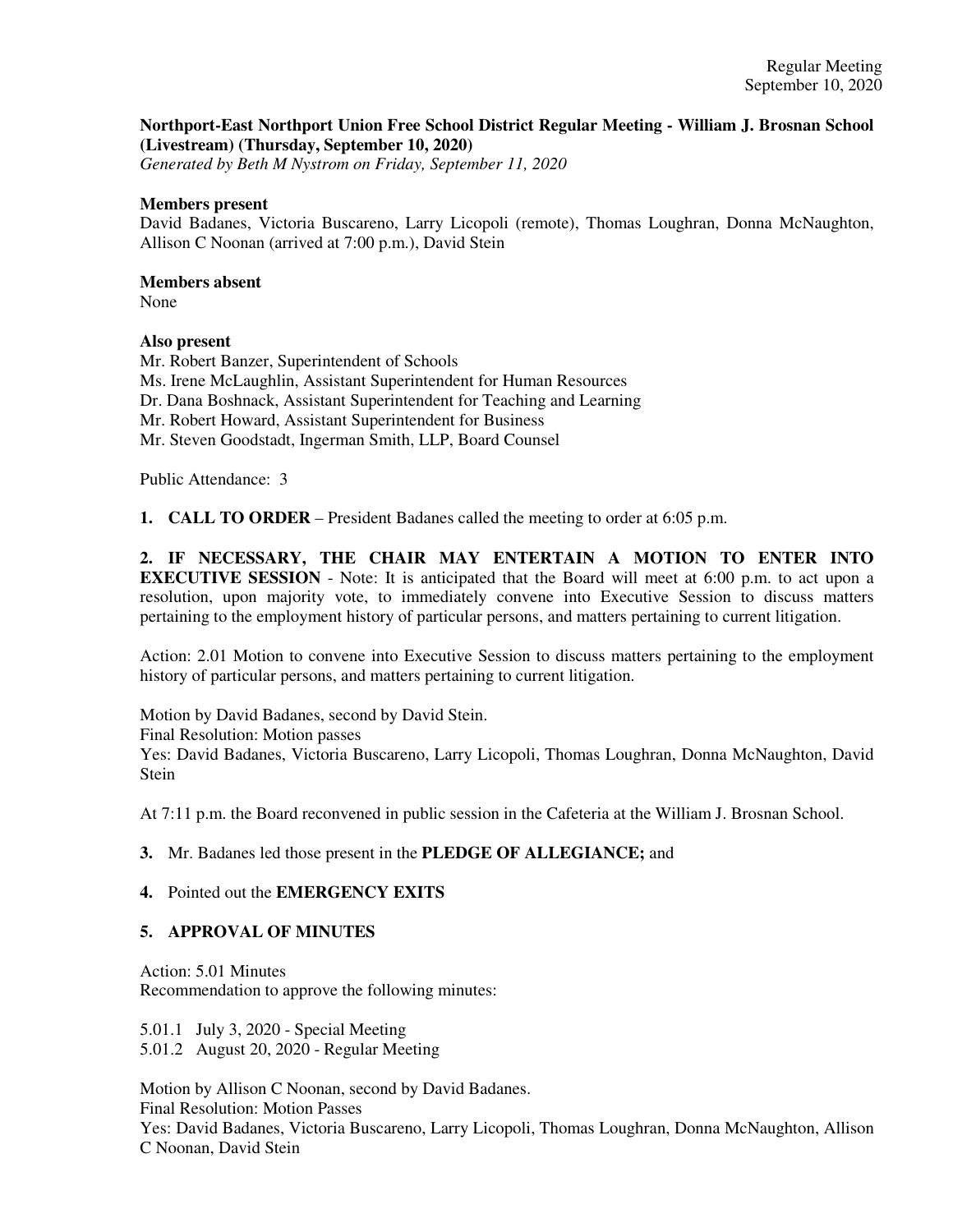# **6. STUDENT AND STAFF RECOGNITION/ANNOUNCEMENTS FROM THE SUPERINTENDENT OF SCHOOLS**

Superintendent Banzer stated that it was an exciting first day back in school after months of planning and its off to a great start. Mr. Banzer thanked the administrative team, the support staff, clerical staff and the leadership teams for their hard work in getting the District ready for the reopening. Mr. Banzer thanked the hundreds of people who reached out to him to express their opinions on school reopening. Health and safety, instructional programming, communication and flexibility are the four guiding principles the district is following in the reopening plan. There will be two full days of data as they look towards next week and start to work towards bringing the elementary students back full time at the end of the month. The district wants to be in a safe and healthy space in order to make extracurriculars happen and at some point be able to fully embrace programming and have all student experiences.

There was a brief discussion on PTA meetings, sports being postponed, and transportation.

Mr. Banzer noted that the Board will hold a Board retreat on September  $17<sup>th</sup>$  instead of the regular meeting and a Board Workshop will be held on September 23<sup>rd</sup> future study committee report.

### **7. SPECIAL REPORTS**

**8. COMMUNICATIONS** - Please Note: This is the opportunity for persons who had written letters to the Board.

There were no communications to the Board requiring Board action.

**9. PUBLIC COMMENT/PARTICIPATION** - Please Note: Community members are invited to share their questions, comments, or concerns with the School Board. Please email your questions to boe@northport.k12.ny.us

Name Comment Denise Schwartz Asked when the Board is going to hold meetings in person.

President Badanes stated that the Board is meeting in person and following the Governor's Executive Order regarding indoor gatherings and social distancing, and noted that the Executive Order was extended until October 4<sup>th</sup>.

## **10. SUPERINTENDENT'S REPORT, GENERAL - FOR BOARD ACTION**

Action: 10.01 Personnel Actions Report Recommendation to approve the attached Personnel Actions Report.

President Badanes announced the following retirements:

Lori Pardo, Teaching Assistant; Richard Przybylski, Science Teacher; Catherine Eppich, Teacher Aide; Joanne Leschen, Teacher Aide; Maureen Murphy, Teacher Aide; Robert Meklaus, Teacher Aide

Motion by David Badanes, second by Victoria Buscareno. Final Resolution: Motion Passes Yes: David Badanes, Victoria Buscareno, Larry Licopoli, Thomas Loughran, Donna McNaughton, Allison C Noonan, David Stein

Action: 10.02 Schedule J - Committee on Special Education Recommendation to approve Schedule J - Committee on Special Education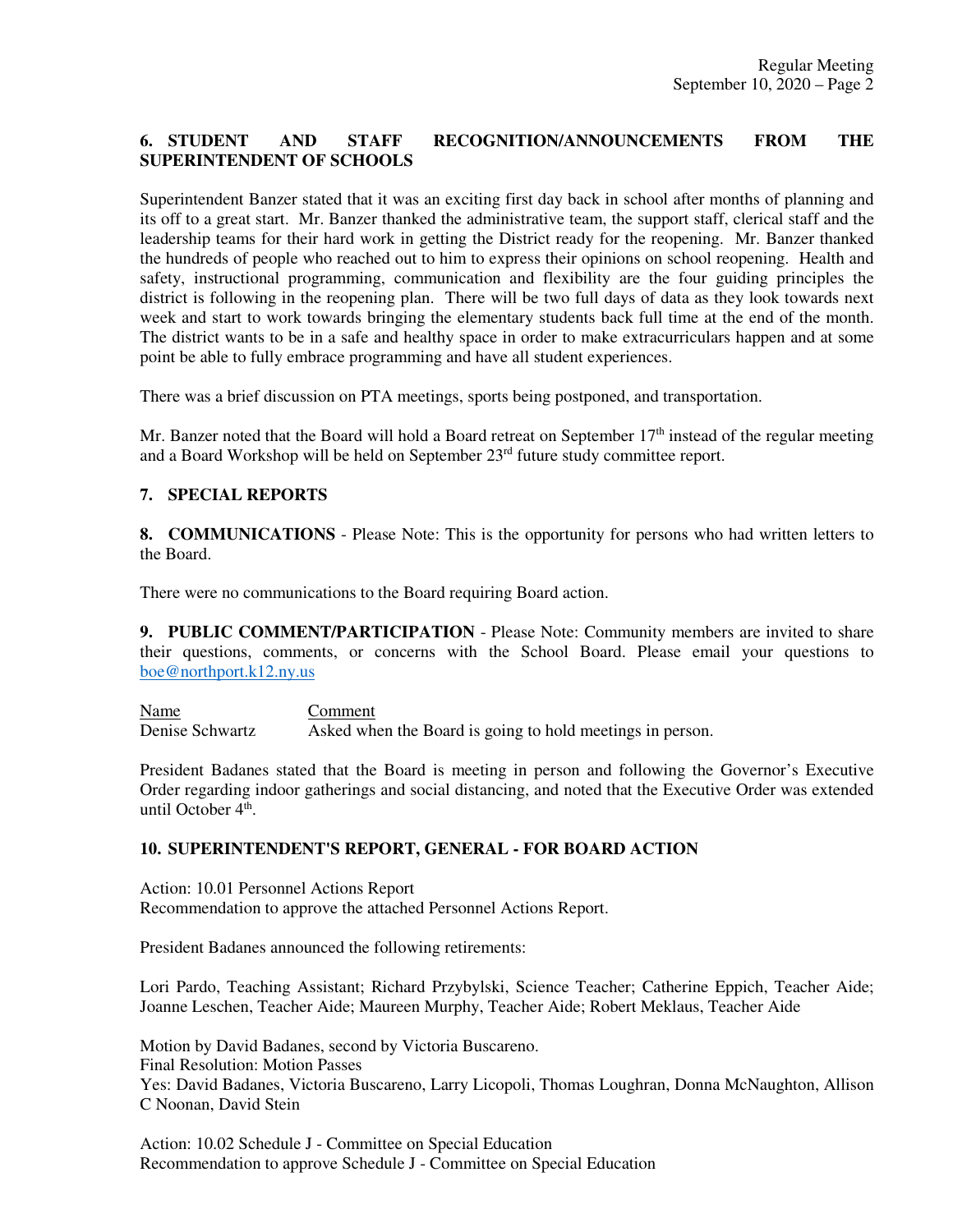Motion by David Badanes, second by Victoria Buscareno. Final Resolution: Motion Passes Yes: David Badanes, Victoria Buscareno, Larry Licopoli, Thomas Loughran, Donna McNaughton, Allison C Noonan, David Stein

Action: 10.03 2020-2021 School Calendar Recommendation to approve the revised 2020-2021 School Calendar

Motion by David Badanes, second by Victoria Buscareno. Final Resolution: Motion Passes Yes: David Badanes, Victoria Buscareno, Larry Licopoli, Thomas Loughran, Donna McNaughton, Allison C Noonan, David Stein

Action: 10.04 New Policy - First Read and Adopt Recommendation to receive for a first read, waive the second read, and adopt the following policy:

10.04.1 Policy #4528 "Acceptable Use - Remote Learning"

The Board approved the policy with a few minor changes, waived the second read and adopted it.

Motion by David Stein, second by Allison C Noonan. Final Resolution: Motion Passes Yes: David Badanes, Victoria Buscareno, Larry Licopoli, Thomas Loughran, Donna McNaughton, Allison C Noonan, David Stein

Action: 10.05 Policy Committee Recommendation to reinstate the Policy Committee

The Board Policy Committee is charged by the Board of Education with reviewing existing policies and recommending changes where necessary, and with proposing new policies that are consistent with board goals and district mission, vision, core beliefs and practices for consideration by the Board. The Committee is advisory only, and any official policy-level action is at the sole discretion of the Board. The Board has the right to accept, reject, or modify all or any part of a committee recommendation.

The committee is made up of no more than 3 members of the Board of Education and the Superintendent of Schools. Other members of the administration, district staff and legal counsel may be called upon to provide input into proposed policies.

The meetings are open to the public.

Motion by David Badanes, second by Victoria Buscareno. Final Resolution: Motion Passes Yes: David Badanes, Victoria Buscareno, Larry Licopoli, Thomas Loughran, Donna McNaughton, Allison C Noonan, David Stein

# **11. SUPERINTENDENT'S REPORT, FINANCIAL - FOR BOARD ACTION**

Action: 11.01 Bay Shore UFSD Resolution

Recommendation to approve the following resolution authorizing piggybacking on the Bay Shore UFSD BID for general building maintenance involving new construction, reconstruction and demolition (to use Renu Contracting for masonry repairs at NHS: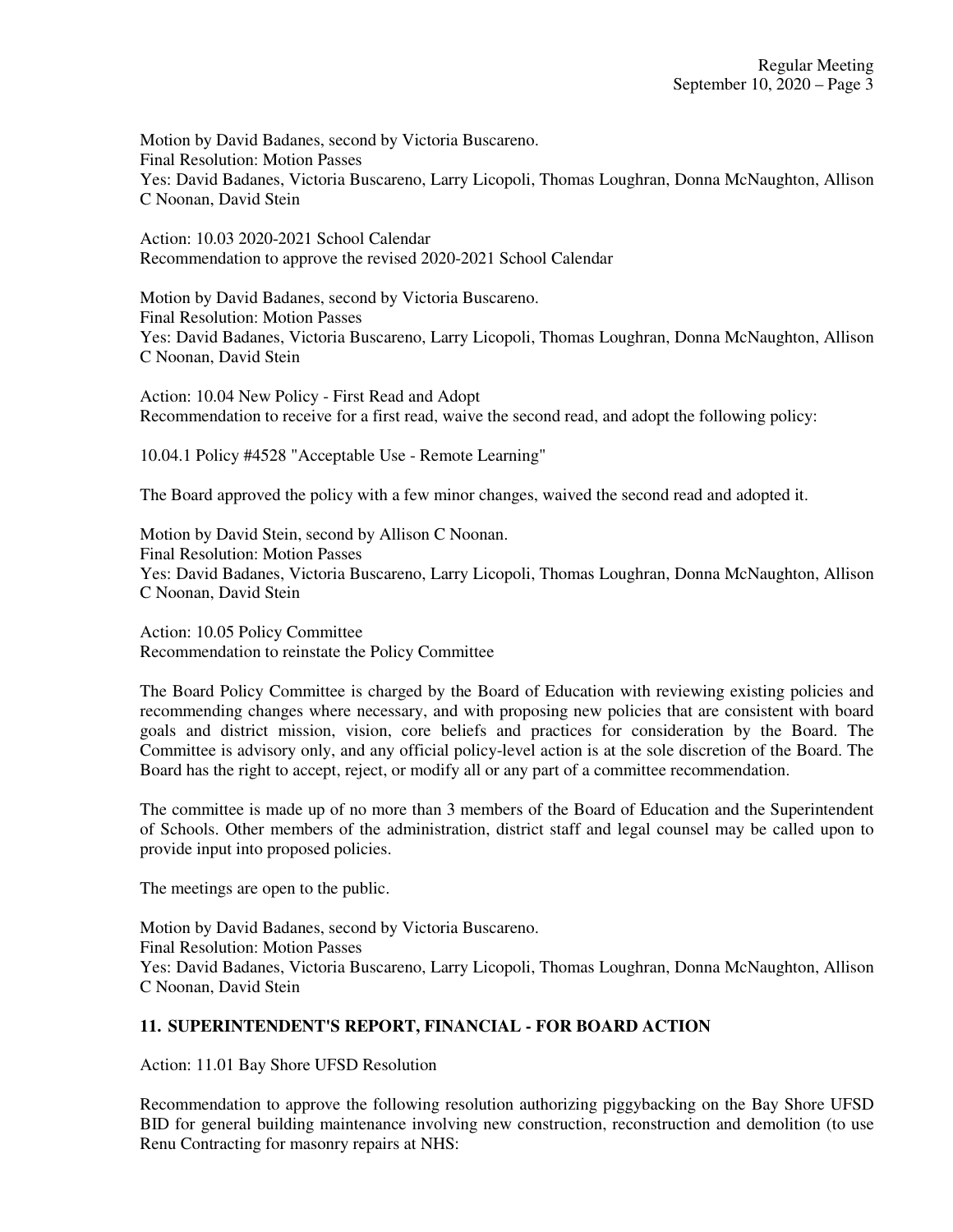"WHEREAS, the Bay Shore UFSD has made available to other municipalities a contract for Building Maintenance Involving New Construction, Reconstruction and Demolition; and

 WHEREAS, said contract for General Building Maintenance Involving New Construction, Reconstruction and Demolition, was let for bid consistent with the requirements of General Municipal Law, section 103; and

 WHEREAS, the Northport-East Northport U.F.S.D. is permitted to utilize said contract in accordance with terms and conditions of the bid and requirements of General Municipal Law, section 103; and

 NOW, THEREFORE, BE IT RESOLVED, that the Board of Education hereby authorizes the purchase of General Building Maintenance Involving New Construction, Reconstruction and Demolition, from the Bay Shore UFSD contract in accordance with the requirements of General Municipal Law, section 103."

Motion by David Badanes, second by Victoria Buscareno. Final Resolution: Motion Passes Yes: David Badanes, Victoria Buscareno, Larry Licopoli, Thomas Loughran, Donna McNaughton, Allison C Noonan, David Stein

Action: 11.02 Robert Lichtenstein Memorial Scholarship Fund Donation Recommendation to approve the following resolution:

 "RESOLVED, that the Board of Education accept the donation of \$500.00 from Joan and Frederick Quanderer to the Robert Lichtenstein Memorial Scholarship Fund"

Motion by David Badanes, second by Victoria Buscareno. Final Resolution: Motion Passes Yes: David Badanes, Victoria Buscareno, Larry Licopoli, Thomas Loughran, Donna McNaughton, Allison C Noonan, David Stein

Action: 11.03 Donations Recommendation to approve the following resolution:

 "RESOLVED, that the Board of Education accept the following donations from two Northport-East Northport residents:

- 5'3" Knabe baby grand piano, approximate value \$5,000, donated by Ms. Michele Nussbaum
- 5'5" Kurzweil baby grand piano, approximate value \$4,000, donated by Ms. Lisa Cannata"

Motion by David Badanes, second by Victoria Buscareno.

Final Resolution: Motion Passes

Yes: David Badanes, Victoria Buscareno, Larry Licopoli, Thomas Loughran, Donna McNaughton, Allison C Noonan, David Stein

Action: 11.04 Lt. Commander Christopher C. Tragna Memorial Scholarship Fund Donation Recommendation to approve the following resolution:

 "RESOLVED, that the Board of Education accept the donation of \$500.00 from The Home Depot Foundation Charitable Giving Program (Matching Gift Donation, Donor Name: Lawrence Kusko) to the Lt. Commander Christopher C. Tragna Memorial Scholarship Fund."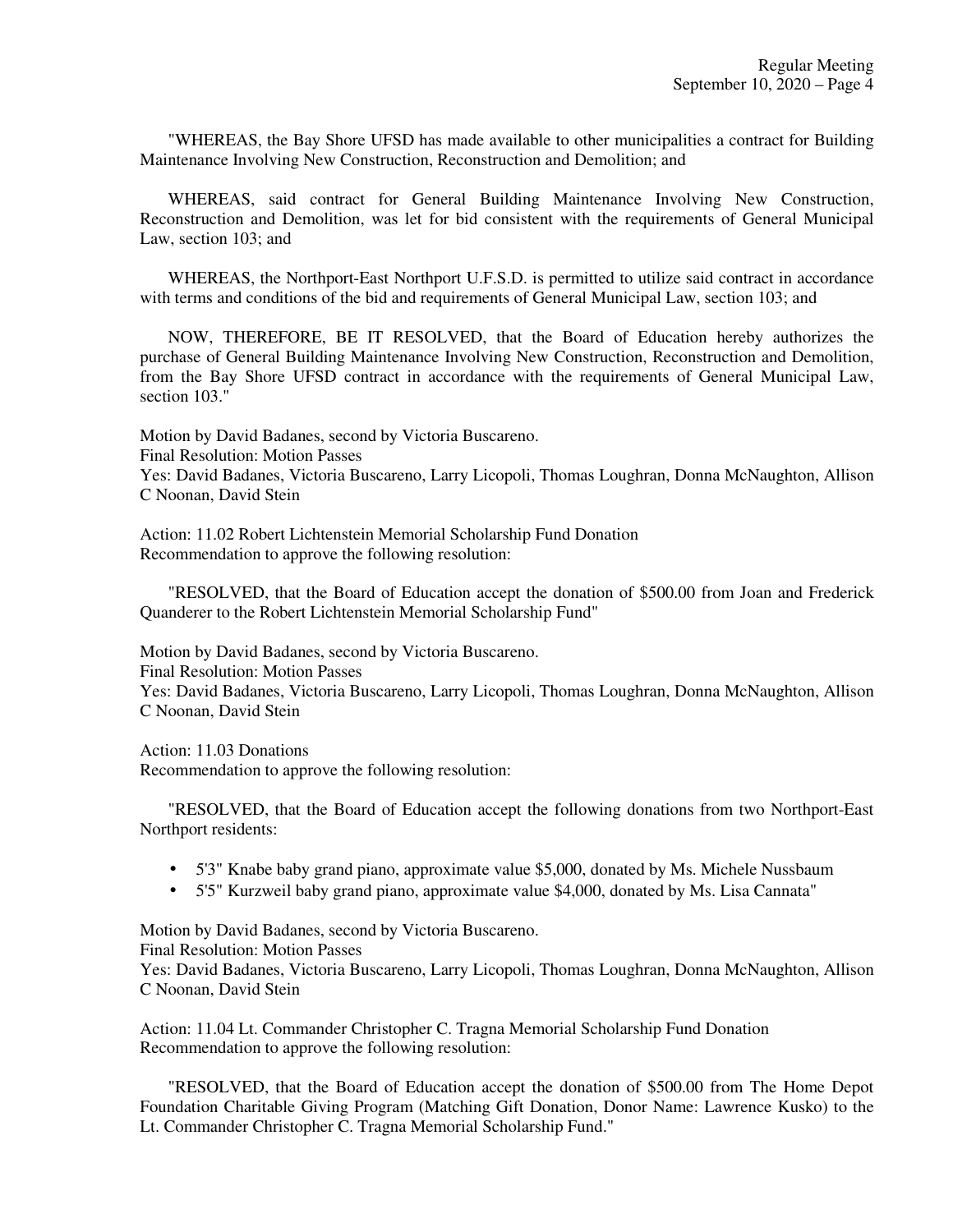Motion by David Badanes, second by Victoria Buscareno. Final Resolution: Motion Passes Yes: David Badanes, Victoria Buscareno, Larry Licopoli, Thomas Loughran, Donna McNaughton, Allison C Noonan, David Stein

Action: 11.05 All Business Management LLC Recommendation to approve a Supplementary Education Services Agreement between the Northport-East Northport Union Free School District and All Business Management LLC for De-escalation training and Rave App training, in the amount of \$450.00 (HR)

Motion by David Badanes, second by Victoria Buscareno. Final Resolution: Motion Passes Yes: David Badanes, Victoria Buscareno, Larry Licopoli, Thomas Loughran, Donna McNaughton, Allison C Noonan, David Stein

Action: 11.06 Jennifer Spizuco

Recommendation to approve a Supplementary Education Services Agreement between the Northport-East Northport Union Free School District and Jennifer Spizuco for Tigerette Judge for the 2020-2021 school year in the amount of \$150.00 (PE)

Motion by David Badanes, second by Victoria Buscareno. Final Resolution: Motion Passes Yes: David Badanes, Victoria Buscareno, Larry Licopoli, Thomas Loughran, Donna McNaughton, Allison C Noonan, David Stein

Action: 11.07 Marisa Jensen

Recommendation to approve a Supplementary Education Services Agreement between the Northport-East Northport Union Free School District and Marisa Jensen for Tigerette Judge for the 2020-2021 school year in the amount of \$150.00 (PE)

Motion by David Badanes, second by Victoria Buscareno. Final Resolution: Motion Passes Yes: David Badanes, Victoria Buscareno, Larry Licopoli, Thomas Loughran, Donna McNaughton, Allison C Noonan, David Stein

Action: 11.08 Change Order Recommendation to approve the following Change Order:

11.08.1 Change Order No. 1, SED No. 58-04-04-03-0-007-020, Ocean Avenue Elementary School, increase in the amount of \$17,262.12

Motion by David Badanes, second by Victoria Buscareno. Final Resolution: Motion Passes Yes: David Badanes, Victoria Buscareno, Larry Licopoli, Thomas Loughran, Donna McNaughton, Allison C Noonan, David Stein

Action: 11.09 Gotham Government Relations & Communications Recommendation to approve a 2020-2021 Agreement between the Northport-East Northport Union Free School District and Gotham Government Relations & Communications for media relations services'" (BOE)

There was a Board discussion on the scope of services Gotham would be providing to the District and if they were necessary.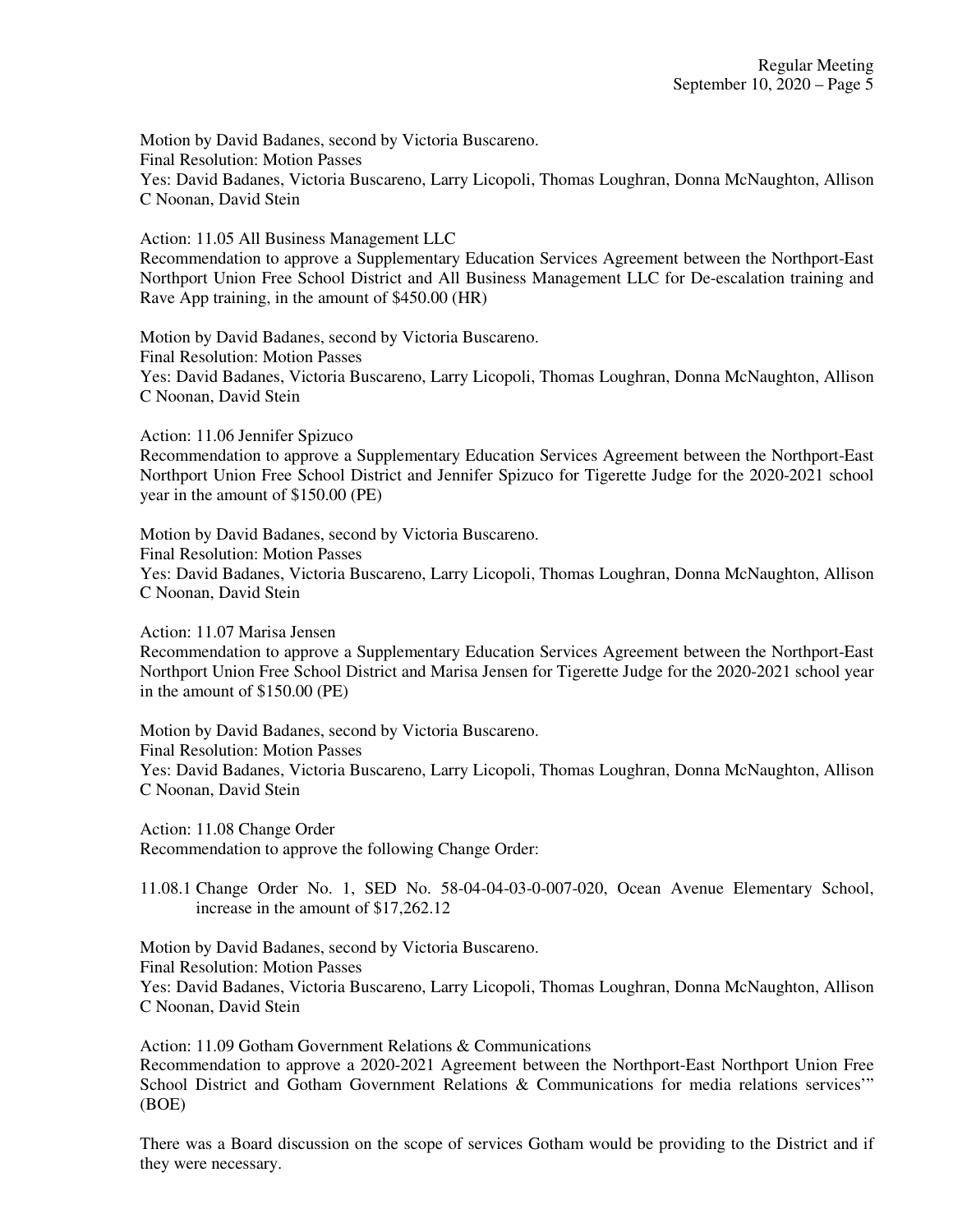Motion by Allison C Noonan, second by Victoria Buscareno. Final Resolution: Motion Passes Yes: David Badanes, Victoria Buscareno, Larry Licopoli, Thomas Loughran, Donna McNaughton, David Stein No: Allison C Noonan

Action: 11.10 Agreement and Release Recommendation to approve the following resolution:

 "BE IT RESOLVED that the Board of Education hereby authorizes and approves a certain Agreement and Release pertaining to a student made known to the Board pertaining to a Contemplated Impartial Hearing Pursuant to Education Law §4404 and 8 NYCRR Part 200, Regarding the Placement of such student" (Spec. Ed.)

Motion by David Badanes, second by Victoria Buscareno. Final Resolution: Motion Passes Yes: David Badanes, Victoria Buscareno, Larry Licopoli, Thomas Loughran, Donna McNaughton, Allison C Noonan, David Stein

Action: 11.11 Agreement and Release Recommendation to approve the following resolution:

 "BE IT RESOLVED that the Board of Education hereby authorizes and approves a certain Agreement and Release pertaining to a student made known to the Board pertaining to a Contemplated Impartial Hearing Pursuant to Education Law §4404 and 8 NYCRR Part 200, Regarding the Placement of such student"

(Spec. Ed.)

Motion by David Badanes, second by Victoria Buscareno. Final Resolution: Motion Passes

Yes: David Badanes, Victoria Buscareno, Larry Licopoli, Thomas Loughran, Donna McNaughton, Allison C Noonan, David Stein

Action: 11.12 Commack Union Free School District

Recommendation to approve a 2020-2021 Guest Student Tuition for Special Education Services between the Northport-East Northport Union Free School District and the Commack Union Free School District (Spec. Ed.)

Motion by David Badanes, second by Victoria Buscareno.

Final Resolution: Motion Passes

Yes: David Badanes, Victoria Buscareno, Larry Licopoli, Thomas Loughran, Donna McNaughton, Allison C Noonan, David Stein

Action: 11.13 Syosset Central School District

Recommendation to approve a 2020-2021 District of Residence/District of Location Special Education Contract between the Northport-East Northport Union Free School District and Syosset Central School District (Spec. Ed.)

Motion by David Badanes, second by Victoria Buscareno.

Final Resolution: Motion Passes

Yes: David Badanes, Victoria Buscareno, Larry Licopoli, Thomas Loughran, Donna McNaughton, Allison C Noonan, David Stein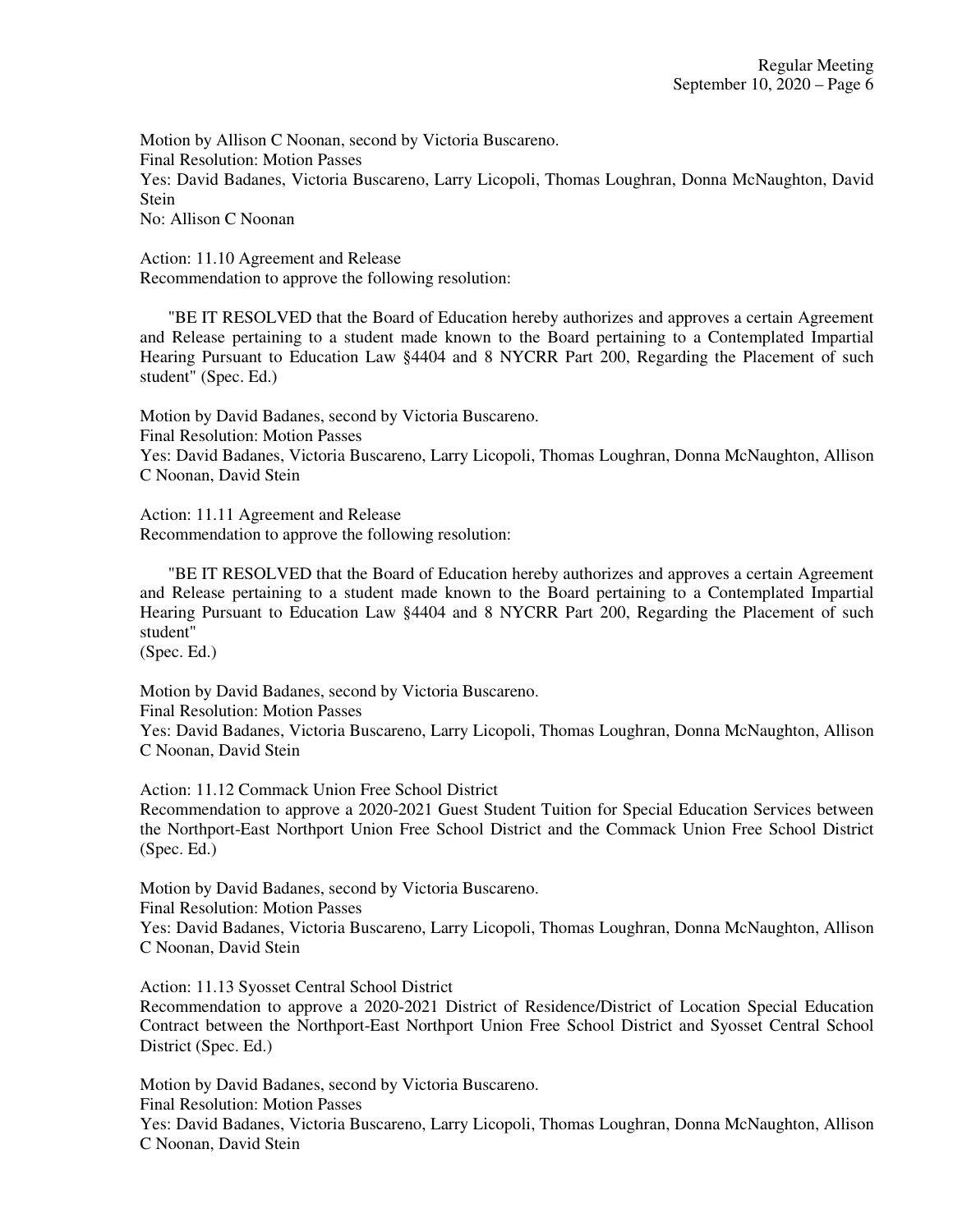Action: 11.14 Julia Dykman Andrus Memorial, Inc. d/b/a Andrus

Recommendation to approve a 2020-2021 Flow-Through Agreement between the Northport-East Northport Union Free School District and Julia Dykman Andrus Memorial, Inc. d/b/a Andrus (Spec. Ed.)

Motion by David Badanes, second by Victoria Buscareno.

Final Resolution: Motion Passes

Yes: David Badanes, Victoria Buscareno, Larry Licopoli, Thomas Loughran, Donna McNaughton, Allison C Noonan, David Stein

Action: 11.15 Suffolk County Department of Health Services - Division of Services for Children with Special Needs

Recommendation to approve a 2020-2021 Flow-Through Agreement between the Northport-East Northport Union Free School District and Suffolk County Department of Health Services - Division of Services for Children with Special Needs (Spec. Ed.)

Motion by David Badanes, second by Victoria Buscareno. Final Resolution: Motion Passes Yes: David Badanes, Victoria Buscareno, Larry Licopoli, Thomas Loughran, Donna McNaughton, Allison C Noonan, David Stein

Action: 11.16 Nassau Suffolk Services for the Autistic, Inc

Recommendation to approve a 2020-2021 Flow-Through Agreement between the Northport-East Northport Union Free School District and Nassau Suffolk Services for the Autistic, Inc. (Spec. Ed.)

Motion by David Badanes, second by Victoria Buscareno. Final Resolution: Motion Passes

Yes: David Badanes, Victoria Buscareno, Larry Licopoli, Thomas Loughran, Donna McNaughton, Allison C Noonan, David Stein

Action: 11.17 Brookville Center for Children's Services, Inc. Recommendation to approve a 2020-2021 Flow-Through Agreement between Northport-East Northport Union Free School District and Brookville Center for Children's Services, Inc. (Spec. Ed.)

Motion by David Badanes, second by Victoria Buscareno. Final Resolution: Motion Passes Yes: David Badanes, Victoria Buscareno, Larry Licopoli, Thomas Loughran, Donna McNaughton, Allison C Noonan, David Stein

Action: 11.18 Variety Child Learning Center Recommendation to approve a 2020-2021 Flow-Through Agreement between Northport-East Northport Union Free School District and Variety Child Learning Center (Spec. Ed.)

Motion by David Badanes, second by Victoria Buscareno. Final Resolution: Motion Passes Yes: David Badanes, Victoria Buscareno, Larry Licopoli, Thomas Loughran, Donna McNaughton, Allison C Noonan, David Stein

Action: 11.19 Building Blocks Developmental Preschool Recommendation to approve a 2020-2021 Flow-Through Agreement between the Northport-East Northport Union Free School District and Building Blocks Developmental Preschool (Spec. Ed.)

Motion by David Badanes, second by Victoria Buscareno. Final Resolution: Motion Passes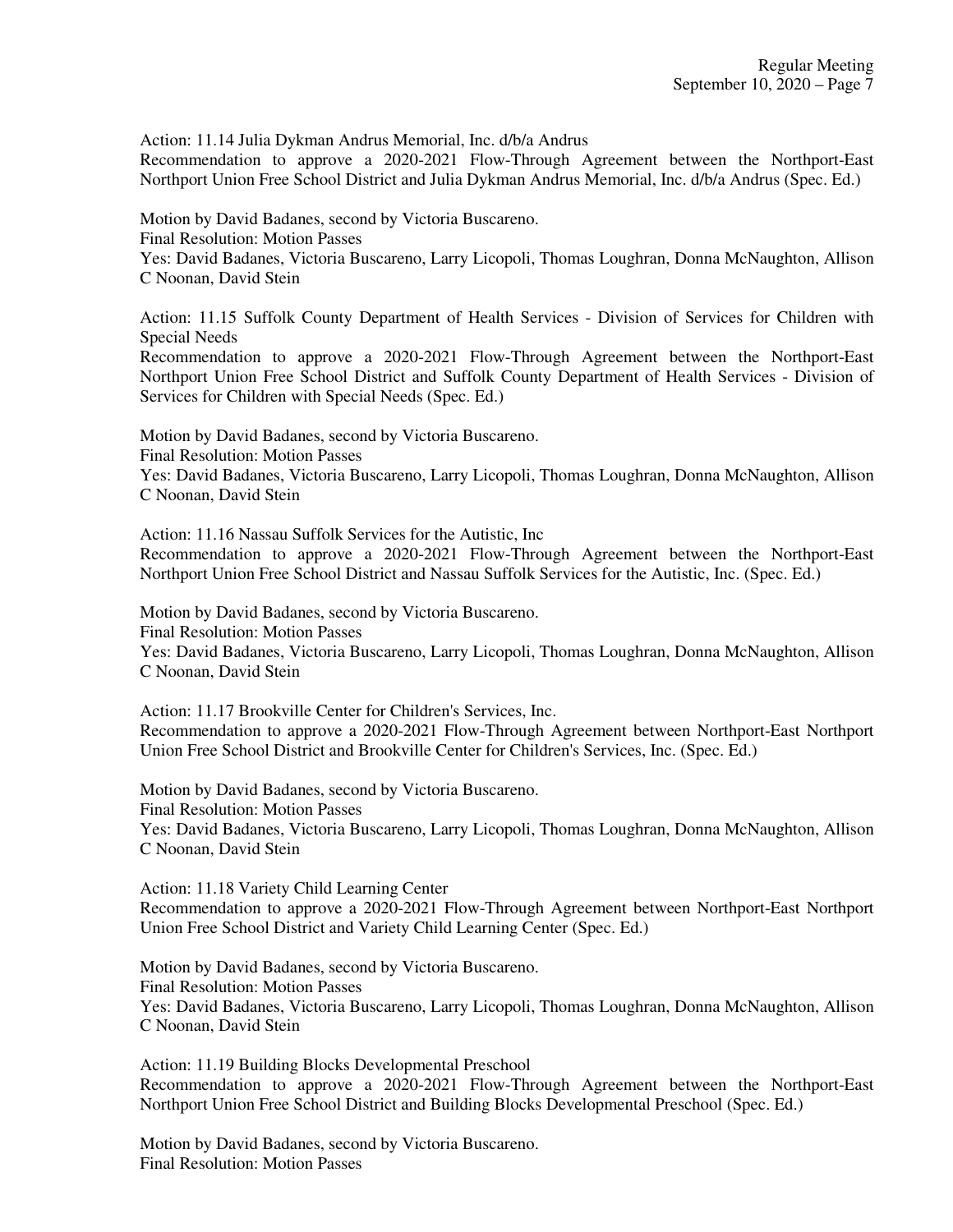Yes: David Badanes, Victoria Buscareno, Larry Licopoli, Thomas Loughran, Donna McNaughton, Allison C Noonan, David Stein

Action: 11.20 Green Chimneys Children's Services, Inc.

Recommendation to approve a 2020-2021 Agreement between the Northport-East Northport Union Free School District and Green Chimneys Children's Services, Inc. for the instruction of handicapped children (Spec. Ed.)

Motion by David Badanes, second by Victoria Buscareno. Final Resolution: Motion Passes Yes: David Badanes, Victoria Buscareno, Larry Licopoli, Thomas Loughran, Donna McNaughton, Allison C Noonan, David Stein

Action: 11.21 Julia Dyckman Andrus Memorial, Inc. d/b/a Andrus Recommendation to approve a 2020-2021 Agreement between the Northport-East Northport Union Free School District and Julia Dyckman Andrus Memorial, Inc. d/b/a Andrus for the instruction of handicapped children (Spec. Ed.)

Motion by David Badanes, second by Victoria Buscareno. Final Resolution: Motion Passes Yes: David Badanes, Victoria Buscareno, Larry Licopoli, Thomas Loughran, Donna McNaughton, Allison C Noonan, David Stein

Action: 11.22 Nassau Suffolk Services for the Autistic, Inc. (Related Services) Recommendation to approve a 2020-2021 Related Services Agreement between the Northport-East Northport Union Free School District and Nassau Suffolk Services for the Autistic, Inc. for IEP related services (Spec. Ed.)

Motion by David Badanes, second by Victoria Buscareno. Final Resolution: Motion Passes Yes: David Badanes, Victoria Buscareno, Larry Licopoli, Thomas Loughran, Donna McNaughton, Allison C Noonan, David Stein

Action: 11.23 Nassau Suffolk Services for the Autistic, Inc. (NSSA)/The Martin C. Barell School Recommendation to approve a 2020-2021 Tuition Agreement between the Northport-East Northport Union Free School District and Nassau Suffolk Services for the Autistic, Inc. (NSSA)/The Martin C. Barell School for instruction of handicapped children (Spec. Ed.)

Motion by David Badanes, second by Victoria Buscareno. Final Resolution: Motion Passes Yes: David Badanes, Victoria Buscareno, Larry Licopoli, Thomas Loughran, Donna McNaughton, Allison C Noonan, David Stein

Action: 11.24 Wilfred G. Van Gorp, Ph.D., ABPP Recommendation to approve a 2020-2021 Agreement between the Northport-East Northport Union Free School District and Wilfred G. Van Gorp, Ph.D., ABPP for neuropsychological evaluation services (Spec. Ed.)

Motion by David Badanes, second by Victoria Buscareno. Final Resolution: Motion Passes

Yes: David Badanes, Victoria Buscareno, Larry Licopoli, Thomas Loughran, Donna McNaughton, Allison C Noonan, David Stein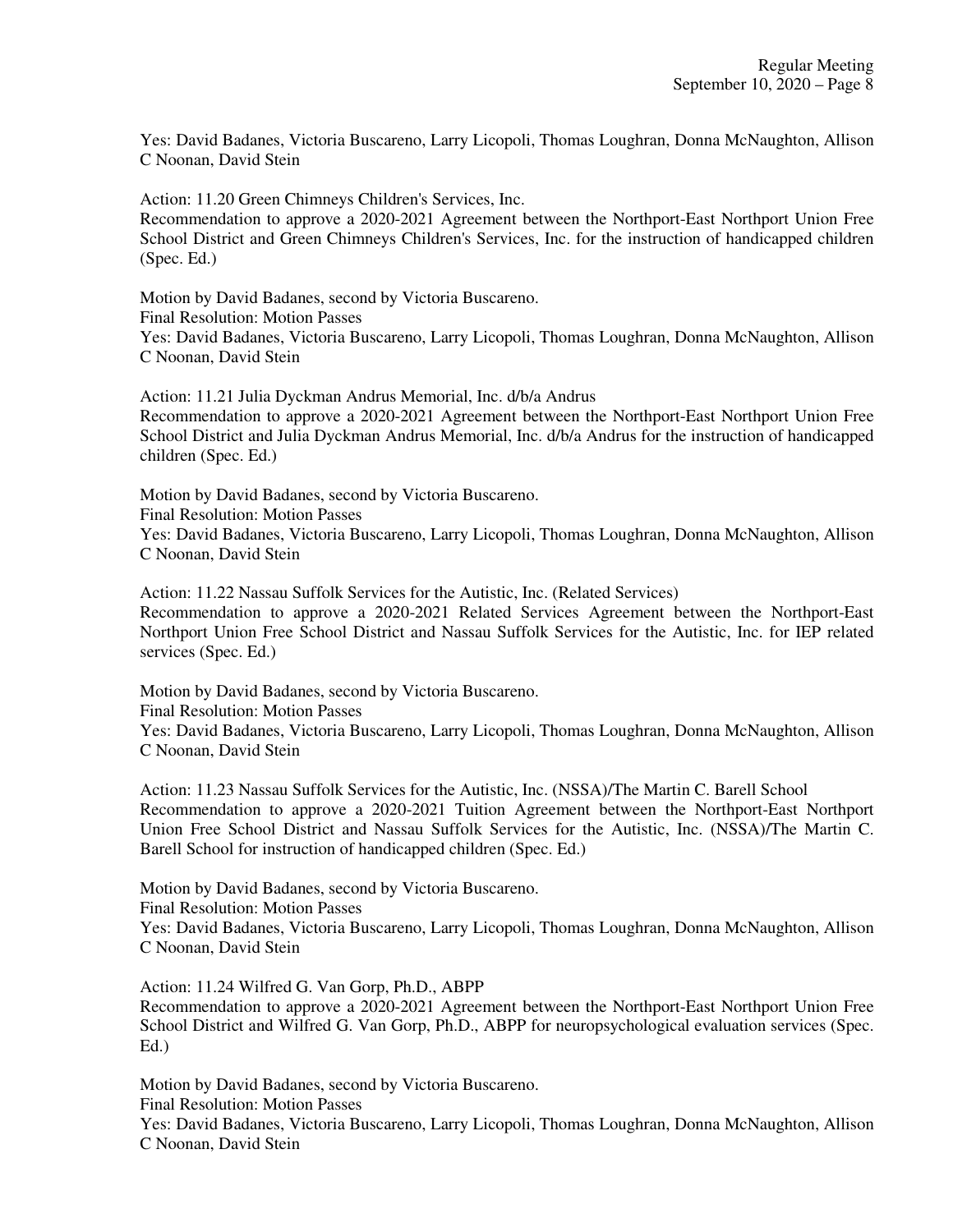Action: 11.25 Michael J. Cunningham Speech Pathologist, PC Recommendation to approve a 2020-2021 Agreement between the Northport-East Northport Union Free School District and Michael J. Cunningham Speech Pathologist, PC for IEP related services (Spec. Ed.)

Motion by David Badanes, second by Victoria Buscareno. Final Resolution: Motion Passes Yes: David Badanes, Victoria Buscareno, Larry Licopoli, Thomas Loughran, Donna McNaughton, Allison C Noonan, David Stein

Action: 11.26 Developmental Disabilities Institute

Recommendation to approve a 2020-2021 Agreement between the Northport-East Northport Union Free School District and Developmental Disabilities Institute for instruction of handicapped children (Spec. Ed.)

Motion by David Badanes, second by Victoria Buscareno.

Final Resolution: Motion Passes

Yes: David Badanes, Victoria Buscareno, Larry Licopoli, Thomas Loughran, Donna McNaughton, Allison C Noonan, David Stein

Action: 11.27 SCO Family of Services/Westbrook Preparatory School

Recommendation to approve a 2020-2021 Agreement between the Northport-East Northport Union Free School District and SCO Family of Services/Westbrook Preparatory School for instruction of handicapped children (Spec. Ed.)

Motion by David Badanes, second by Victoria Buscareno. Final Resolution: Motion Passes Yes: David Badanes, Victoria Buscareno, Larry Licopoli, Thomas Loughran, Donna McNaughton, Allison

C Noonan, David Stein

Action: 11.28 SCO Family of Services/Madonna Heights Recommendation to approve a 2020-2021 Agreement between the Northport-East Northport Union Free School District and SCO Family of Services/Madonna Heights for instruction of handicapped children (Spec. Ed.)

Motion by David Badanes, second by Victoria Buscareno. Final Resolution: Motion Passes

Yes: David Badanes, Victoria Buscareno, Larry Licopoli, Thomas Loughran, Donna McNaughton, Allison C Noonan, David Stein

Action: 11.29 The Center for Developmental Disabilities Recommendation to approve a 2020-2021 Agreement between the Northport-East Northport Union Free School District and The Center for Developmental Disabilities for instruction of handicapped children (Spec. Ed.)

Motion by David Badanes, second by Victoria Buscareno. Final Resolution: Motion Passes Yes: David Badanes, Victoria Buscareno, Larry Licopoli, Thomas Loughran, Donna McNaughton, Allison C Noonan, David Stein

Action: 11.30 Harmony Heights

Recommendation to approve a 2020-2021 Agreement between the Northport-East Northport Union Free School District and Harmony Heights for instruction of handicapped children (Spec. Ed.)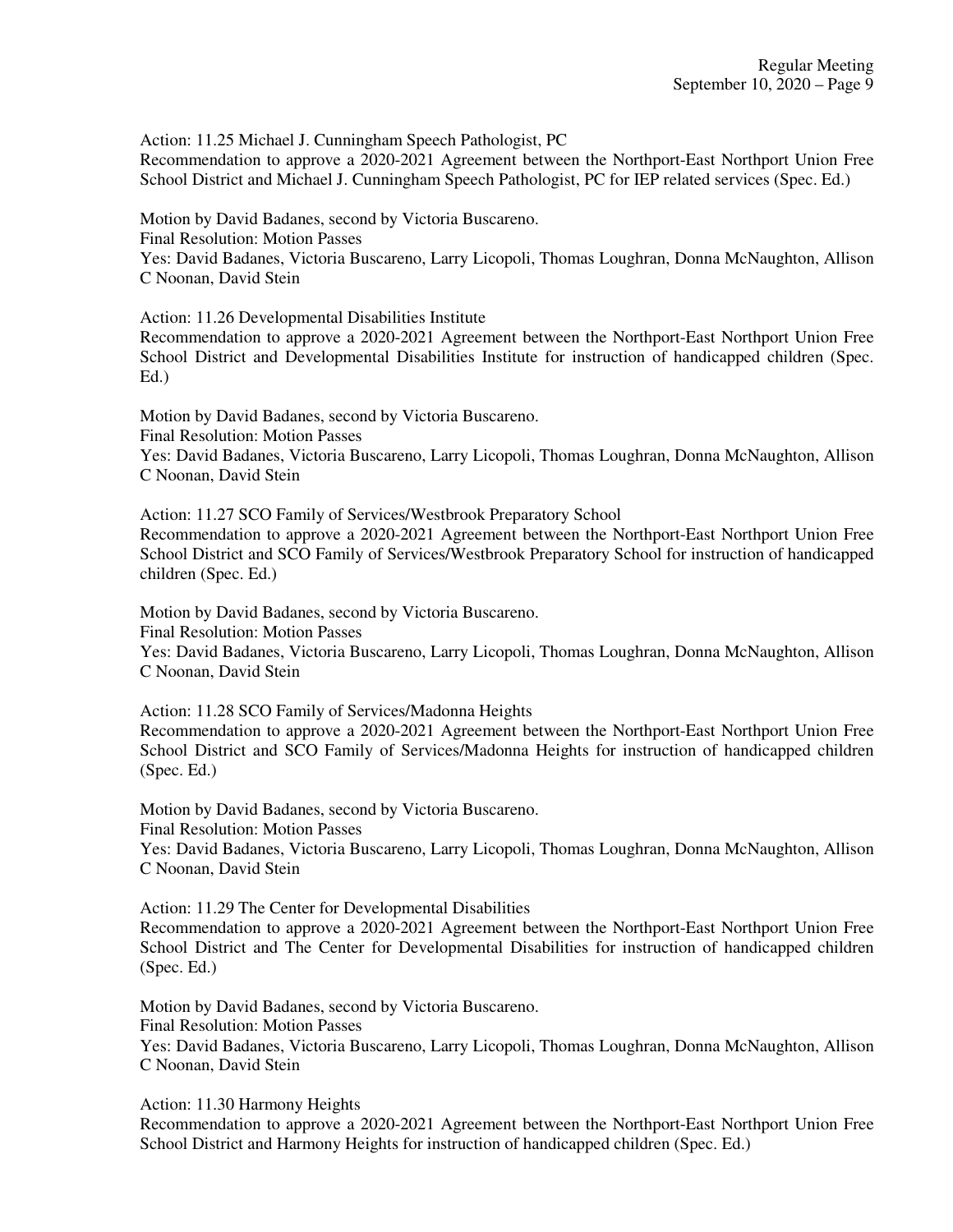Motion by David Badanes, second by Victoria Buscareno. Final Resolution: Motion Passes Yes: David Badanes, Victoria Buscareno, Larry Licopoli, Thomas Loughran, Donna McNaughton, Allison C Noonan, David Stein

Action: 11.31 Henry Viscardi School Recommendation to approve a 2020-2021 Agreement between the Northport-East Northport Union Free School District and Henry Viscardi School for instruction of handicapped children (Spec. Ed.)

Motion by David Badanes, second by Victoria Buscareno. Final Resolution: Motion Passes Yes: David Badanes, Victoria Buscareno, Larry Licopoli, Thomas Loughran, Donna McNaughton, Allison C Noonan, David Stein

Action: 11.32 Ascent: A School for Individuals with Autism Recommendation to approve a 2020-2021 Agreement between the Northport-East Northport Union Free School District and Ascent: A School for Individuals with Autism for the instruction of handicapped children (Spec. Ed.)

Motion by David Badanes, second by Victoria Buscareno. Final Resolution: Motion Passes Yes: David Badanes, Victoria Buscareno, Larry Licopoli, Thomas Loughran, Donna McNaughton, Allison C Noonan, David Stein

Action: 11.33 Metro Therapy, Inc. (Academic Tutoring) Recommendation to approve a 2020-2021 Agreement between the Northport-East Northport Union Free School District and Metro Therapy, Inc. for Academic Tutoring (Spec. Ed.)

Motion by David Badanes, second by Victoria Buscareno. Final Resolution: Motion Passes Yes: David Badanes, Victoria Buscareno, Larry Licopoli, Thomas Loughran, Donna McNaughton, Allison C Noonan, David Stein

Action: 11.34 Metro Therapy, Inc. (Related Services) Recommendation to approve a 2020-2021 Agreement between the Northport-East Northport Union Free School District and Metro Therapy, Inc. for IEP Related Services (Spec. Ed.)

Motion by David Badanes, second by Victoria Buscareno. Final Resolution: Motion Passes Yes: David Badanes, Victoria Buscareno, Larry Licopoli, Thomas Loughran, Donna McNaughton, Allison C Noonan, David Stein

Action: 11.35 Claims Auditor's Warrants and Schedule of Claims Recommendation to approve the Claims Auditor's Report for Warrants and Schedule of Claims for payments dated:

July 10, 2020 (Payroll Trust & Agency Warrant), July 15, 2020 (Accounts Payable Warrant), July 24, 2020 (Payroll Trust & Agency Warrant) July 31, 2020 (Accounts Payable Warrant), July 2020 (Claims Audit Report)

Motion by David Badanes, second by Victoria Buscareno. Final Resolution: Motion Passes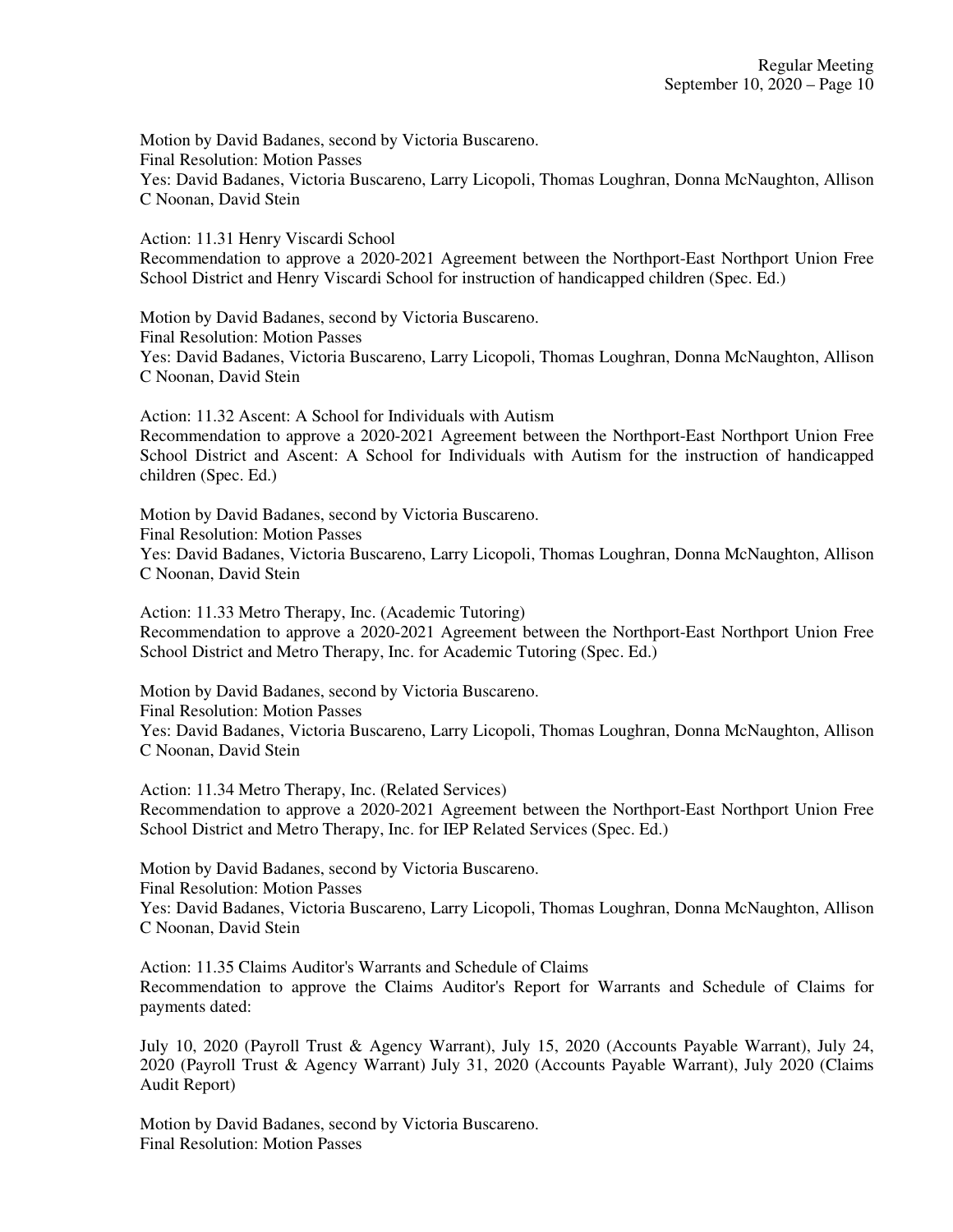Yes: David Badanes, Victoria Buscareno, Larry Licopoli, Thomas Loughran, Donna McNaughton, Allison C Noonan, David Stein

Action: 11.36 Transfer of General Fund Appropriations Recommendation to approve Transfer of General Fund Appropriations in the 2019-2020 fiscal year (\$395,009.00)

Motion by David Badanes, second by Victoria Buscareno. Final Resolution: Motion Passes Yes: David Badanes, Victoria Buscareno, Larry Licopoli, Thomas Loughran, Donna McNaughton, Allison C Noonan, David Stein

Action: 11.37 Transfer of Capital Fund Appropriations Recommendation to approve Transfer of Capital Fund Appropriations in the 2020-2021 fiscal year (\$15,000.00)

Motion by David Badanes, second by Victoria Buscareno. Final Resolution: Motion Passes Yes: David Badanes, Victoria Buscareno, Larry Licopoli, Thomas Loughran, Donna McNaughton, Allison C Noonan, David Stein

## **12. SUPERINTENDENT'S REPORT - FOR INFORMATION ONLY**

Information: 12.01 Budget Transfers for the period June 30, 2020 through September 2, 2020 - As per Board Policy #6150 all transfers between salary codes up to \$25,000 and transfers between all other codes up to \$10,000 are to be reported to the Board of Education as an information item

### **13. UNFINISHED BUSINESS**

### **14. NEW BUSINESS**

Information: 14.01 NYSSBA 2020 Annual Convention

The New York State School Boards Association Annual Convention will be held Live Virtual on October 27th through October 29th. The Annual Business Meeting will be held on Saturday, October 31st. Registration fees are \$260 by September 13th, \$285 September 14th and after.

President Badanes stated that if any Board Member would like to attend to let him or the District Clerk know.

**15. ADJOURNMENT** - Board policy requires adjournment by 10:30 pm, unless meeting is extended by vote.

Information: 15.01 Upcoming Meetings

President Badanes reviewed the upcoming meetings and noted that the meeting scheduled for September 17<sup>th</sup> will be a Board Retreat and a Board Workshop will be held on Wednesday, September 23<sup>rd</sup> regarding the Future Study Committee Report.

BOARD RETREAT Thursday, September 17, 2020 7:00 p.m. William J. Brosnan School